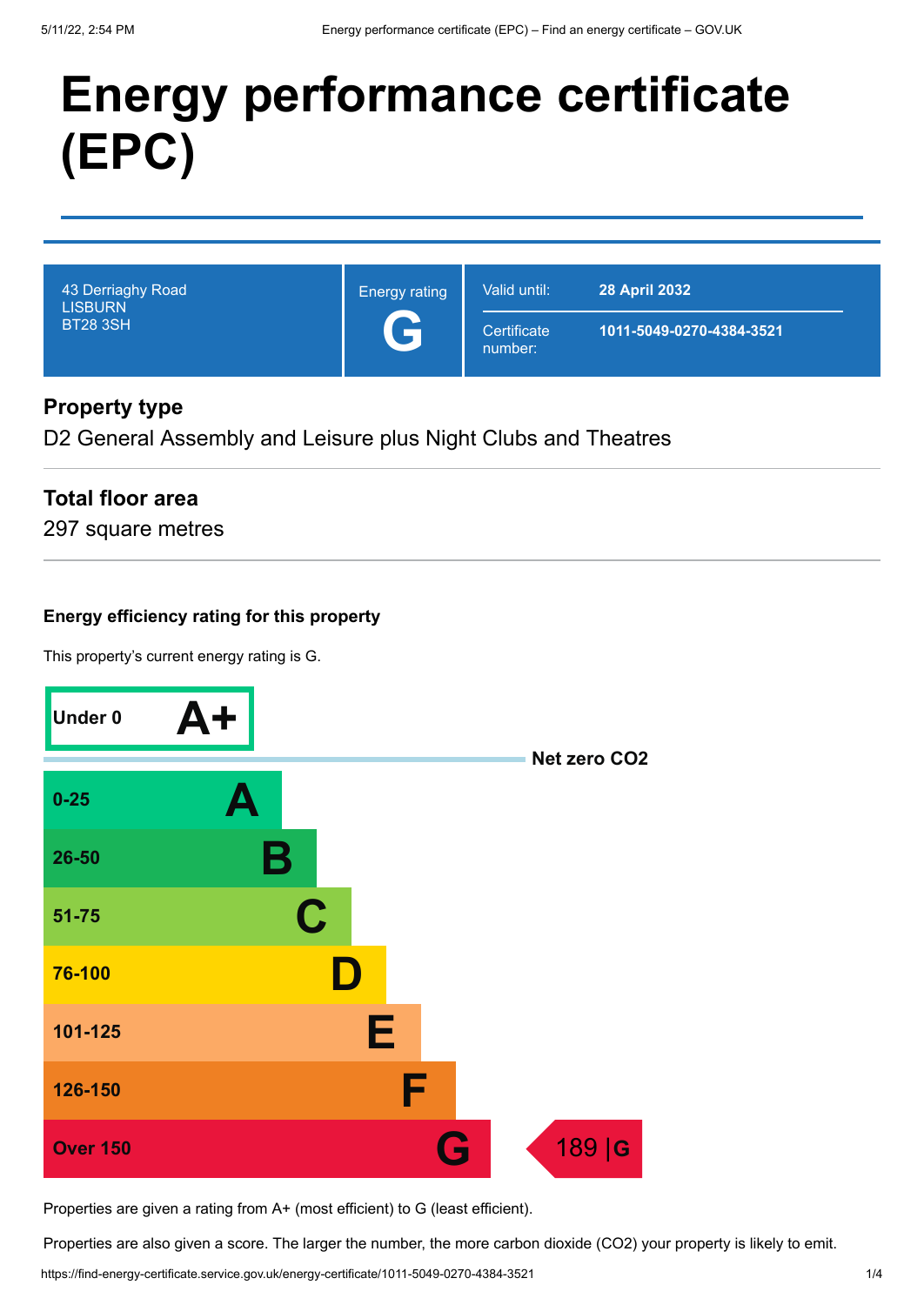#### **How this property compares to others**

Properties similar to this one could have ratings:

### **If newly built**



**Breakdown of this property's energy performance**

**Main heating fuel** Grid Supplied Electricity

**Building environment** Heating and Natural Ventilation

### **Assessment level**

3

**Building emission rate (kgCO2/m2 per year)** 207.42

**Primary energy use (kWh/m2 per year)** 1172

What is primary energy use?

#### **Recommendation report**

Guidance on improving the energy performance of this property can be found in the recommendation report [\(/energy-certificate/8157-5716-1343-9736-6265\)](https://find-energy-certificate.service.gov.uk/energy-certificate/8157-5716-1343-9736-6265).

#### **Contacting the assessor and accreditation scheme**

This EPC was created by a qualified energy assessor.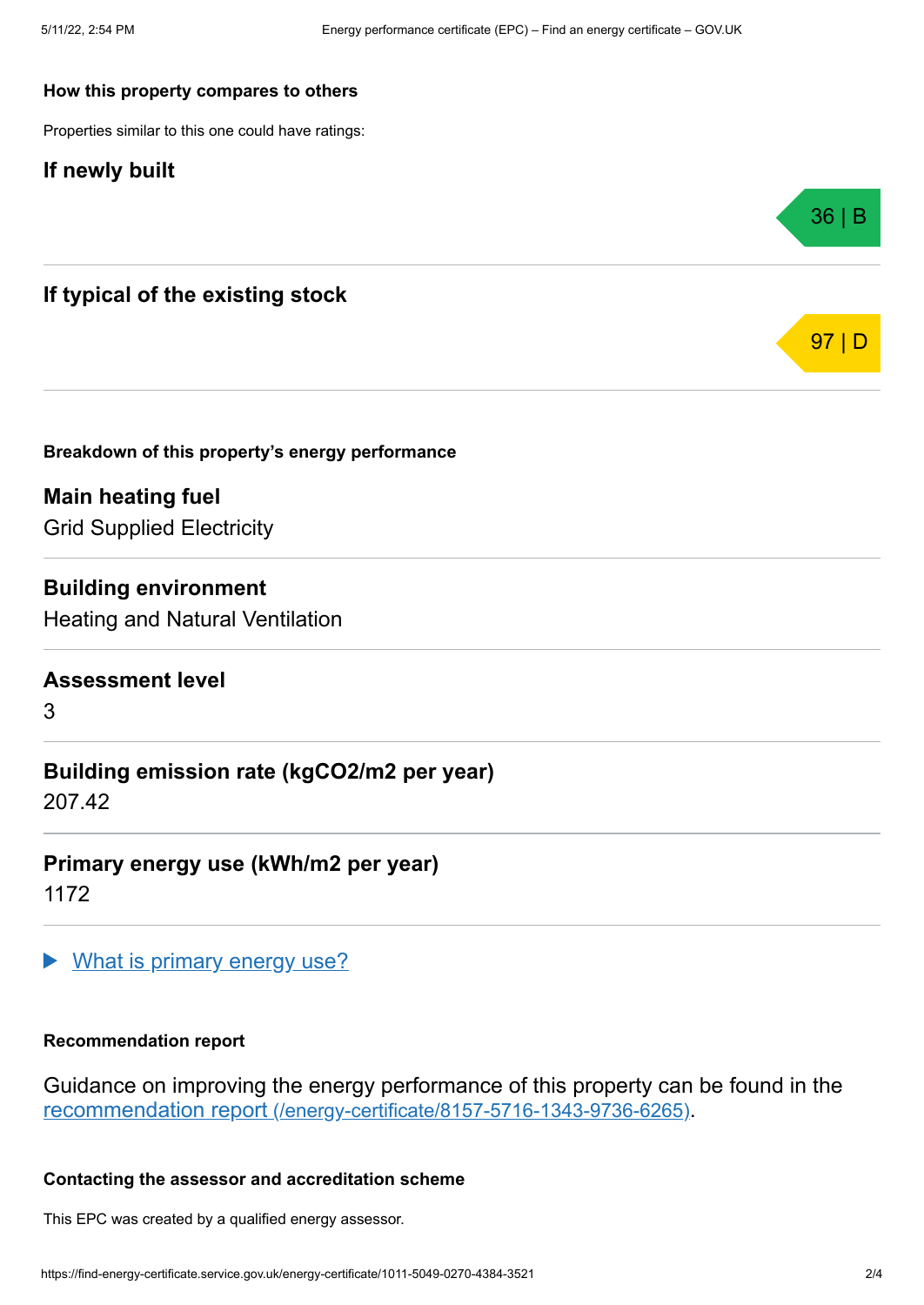5/11/22, 2:54 PM Energy performance certificate (EPC) – Find an energy certificate – GOV.UK

If you are unhappy about your property's energy assessment or certificate, you can complain to the assessor directly.

If you are still unhappy after contacting the assessor, you should contact the assessor's accreditation scheme.

Accreditation schemes are appointed by the government to ensure that assessors are qualified to carry out EPC assessments.

# **Assessor contact details**

# **Assessor's name**

Eamon Lynch

# **Telephone**

02838 394090

# **Email**

[info@360-energy.co.uk](mailto:info@360-energy.co.uk)

# **Accreditation scheme contact details**

## **Accreditation scheme**

Elmhurst Energy Systems Ltd

### **Assessor ID**

EES/023963

### **Telephone**

01455 883 250

### **Email**

[enquiries@elmhurstenergy.co.uk](mailto:enquiries@elmhurstenergy.co.uk)

# **Assessment details**

**Employer** 360 Energy

# **Employer address**

22b High Street, Portadown, Craigavon, BT62 1HZ

# **Assessor's declaration**

The assessor is the owner or director of the organisation dealing with the property transaction.